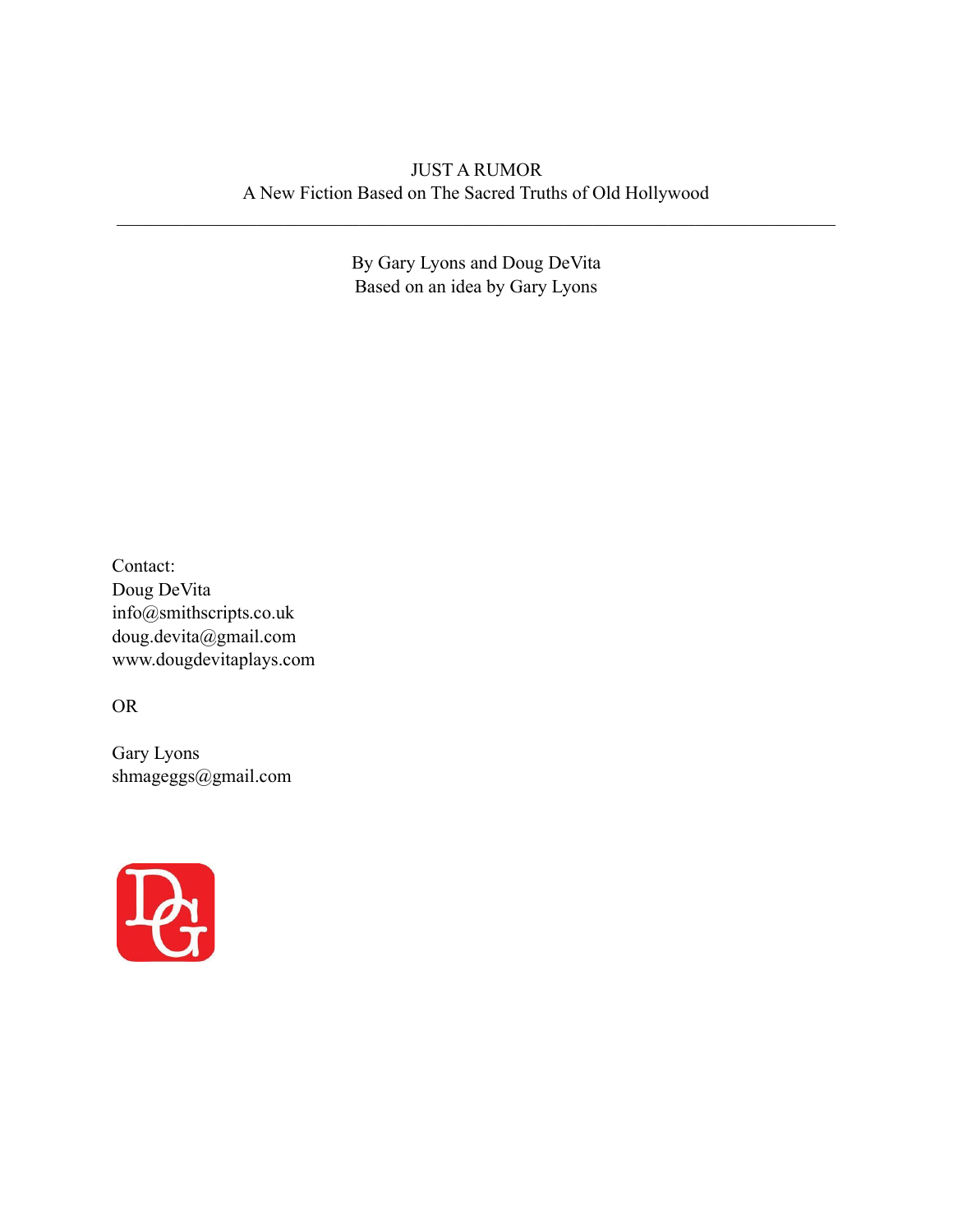| <b>CHARACTER NAME</b> | <b>BRIEF DESCRIPTION</b>                      | AGE       | <b>GENDER</b>  |
|-----------------------|-----------------------------------------------|-----------|----------------|
| Rosalynne Buchanan    | A movie star from the Golden Age              | 58/78     | $\overline{F}$ |
| Alice Watson          | Ross's British, no-nonsense companion 63/83 F |           |                |
| Lesley Harding Harris | Gray Harris' widow, a former actress          | 58/78 F   |                |
| Frank Bonnar          | A film director from the Golden Age           | $60/80$ M |                |
| Jamie/Bunny/Male Star | Various roles played by the same actor 30s    |           | M              |

# **SYNOPSIS**

Rosalynne (Ross) Buchanan and Graham (Gray) Harris are two Hollywood legends whose dynamic on-screen chemistry sparked an off-screen affair lasting 25 years. (Think Hepburn and Tracy) In 1968, a few weeks after completing their latest film together, Gray Harris dies in the early hours of the morning in the house they both share. Ross has no choice but to inform Gray's wife Lesley of his death. What happens when Ross and Lesley meet for the first time is the premise of *Just A Rumor*, a play that explores the nature of love, celebrity, gossip, truth, and how to get a dead movie star out of the kitchen.

## SETTING

Most of the action takes place in the living room of a cottage on Frank Bonnar's estate in Bel Air, California. Other scenes take place on palettes which can slide on an off in front of the main set. 1968, and 1988.

RECOGNITION **Semi-Finalist** Eugene O'Neill National Playwrights Conference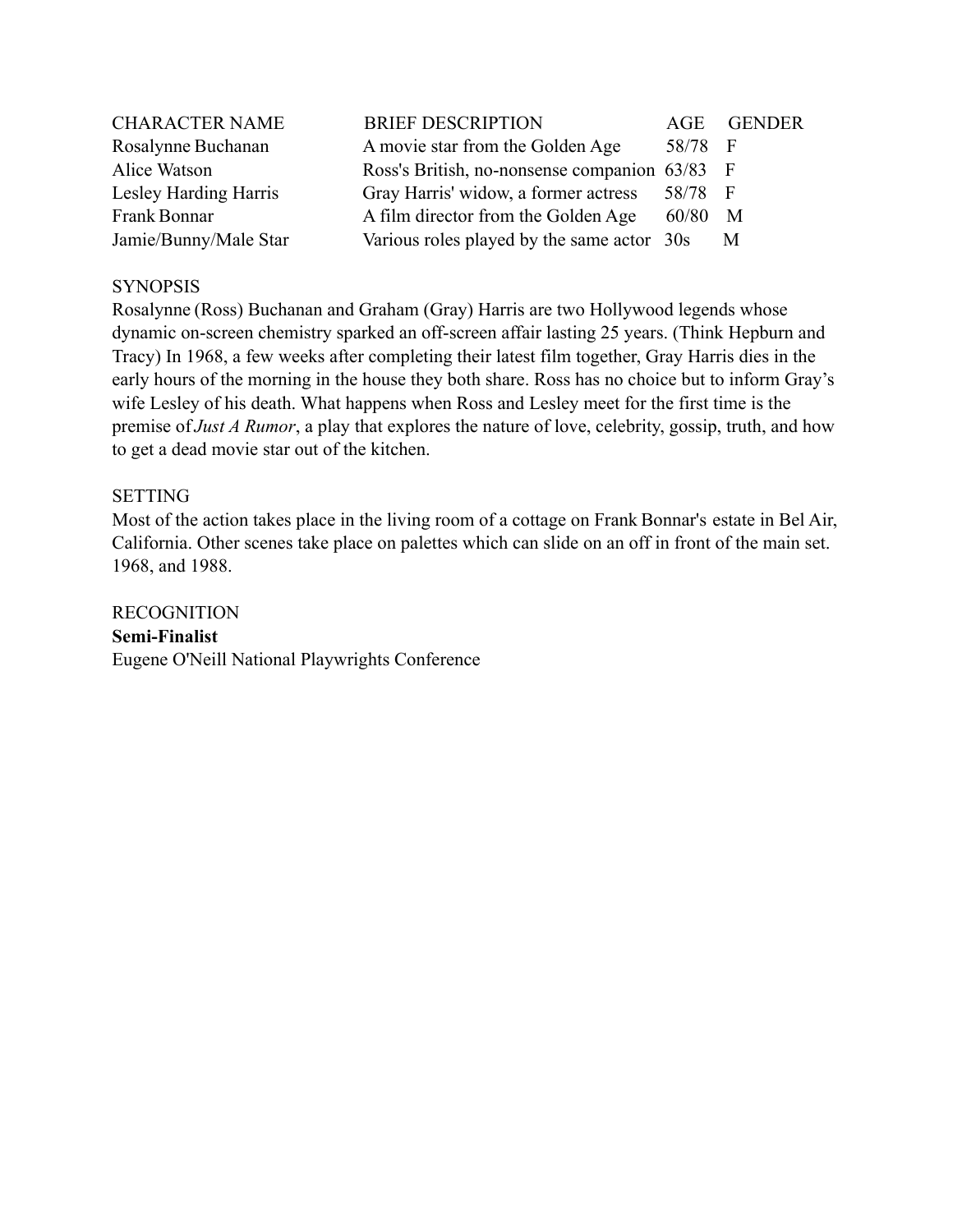## ACT ONE

The tastefully furnished living room of a guest<br>
onling on the cslue of Farm Roman, furnous<br>
film director, in Bel Air, California clica 1968.<br>
Frommination momentum furnous is a blued lication<br>
annehait. Downstage right i The tastefully furnished living room of a guest cottage on the estate of Frank Bonnar, famous film director, in Bel Air, California circa 1968. Prominent among the furniture is a black leather armchair. Downstage right is the entrance to the cottage; further up the same wall are four steps leading to a landing, then another 10 or so steps leading to the upstairs bedrooms, out of sight. Along the back wall is an enormous picture window framed with bookshelves. Along the stage left wall is a swinging door, which is the entrance to the kitchen.

The door to the kitchen is swinging shut. The only illumination comes from a nightlight, and the sliver under the kitchen door. We hear the sound of someone rattling around in the kitchen. and then the sound of a teacup smashing, followed by the thud of a body hitting the floor.

ROSS (O.S.)

Gray? ... Gray?

Rosalynne (Ross) Buchanan, 58, legendary film star, comes down the stairs and goes into the kitchen. She is wearing white silk pajamas.

ROSS (O.S., CONT'D) Oh, Gray. My darling, beautiful Gray. Not quite the way you imagined it.

> A palette slides on. Lights up on Alice Watson, Ross's paid companion. It is 1988. She is in a hospital bed, wearing a neck brace and has an IV attached. She is British, 83. Her pain medication causes her mind to wander.

# ALICE

I was the first one she called. Before the others, and of course, before... The secret of a good Yorkshire pudding is in the dripping. It must be very hot... the phone rang at 3:15 in the morning. It was Ross. I knew what it was, what had happened… we were all expecting that call… Kit loved my Yorkshire puddings.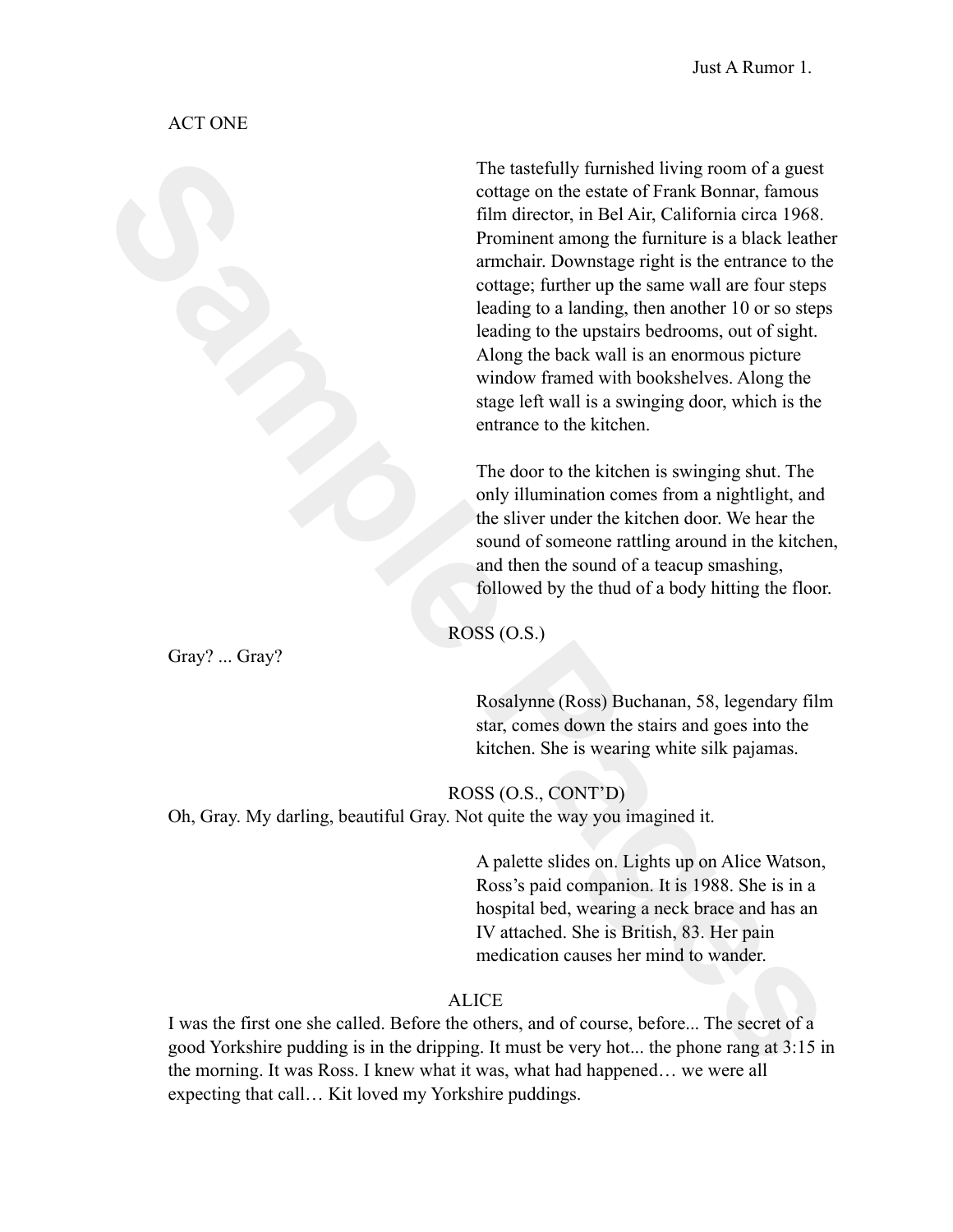I have always looked after the stars. After Kit died, I got a call from Greta Garbo: "Alice, I vant you." I had quite a reputation for discretion, you see, but she didn't seem my type – I'm not a lesbian – but she just sat there looking out her window all day. Ross and Gray were much more fun... you must let the batter stand, covered, for at least half an hour...

> Lights cross fade to Ross, in the living room and on the phone.

### ROSS

It's Ross… yes… just now… of course I'm sure… I heard him rattling about in the kitchen, and then this goddamn awful thud… I'm fine… no really, I'm fine. I guess I have my father to thank for that, and I can't fall apart right now, I have so much to do, so many calls to make… yes, yes I know… well she may be the first on your list, but she isn't first on mine… I know she's Gray's wife, but Gray wasn't her husband… Look, I've got to go, I've got those calls to make… well, we're all going to miss him… yes, but it's a shock just the same…

Lights cross fade to Alice.

### ALICE

I was only a couple of minutes away, in a cottage that backed onto Frank Bonnar's estate... I used to do some acting myself, you know, before I went to work with Kit. Kit loved my Yorkshire puddings... As I drove up to their cottage, I could see the lights were on in Frank's house but that wasn't unusual for that time of the morning at Frank's, especially at the weekend. When I got there, Ross was on the phone, sitting, with a large scotch… I prefer making individual puddings, in a muffin tin. I can't bear it when someone serves you a slice of Yorkshire pudding. I like a crust all the way round...

Lights cross fade back to Ross.

#### ROSS

Tan not a looking – but she just start here looking out her window all day. Research of the main start of the main start of the transfer of the main start and the start of the start of the start of the start of the start o Well, it's a tricky situation, Bill, I'm at the cottage on Frank's estate... there's his wife, and his children… No, I've only spoken to Lesley once… About five years ago when Gray collapsed. The conversation was, how should I put it, brief. I called her, and then left him in the hospital… Well I'm sure she's more than willing to play the grieving widow now after so many years playing the devoted wife... So I need a favor? Would you handle the press? ...You were the first one I thought of because of how you handled the Victor Brent situation… Thank you, I'd rather not have to deal with the coroner right now… Oh, that's a good idea. I'll get Frank and Alice to help… I think the three of us can manage. It'll be just like that scene in "The Turkey's in the Oven"… Thank you… Yes, but it's a shock just the same… Well, we're all going to miss him…. Goodbye Bill, and thanks again.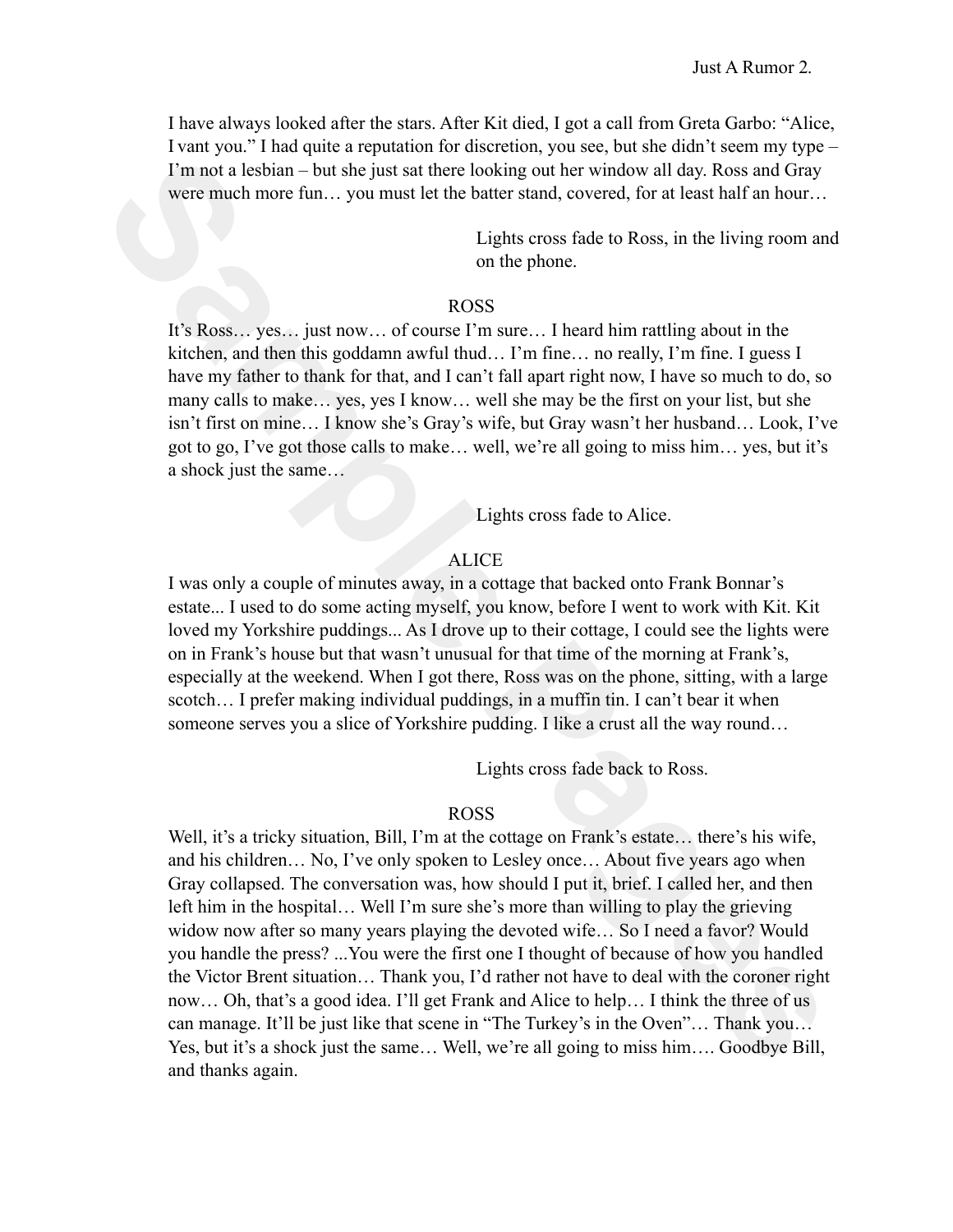She picks up a pad and crosses off a name. Alice, now 63, enters from the kitchen. She is wearing a simple skirt and a cardigan sweater over her blouse.

### ALICE

I've covered him with a blanket. What do you want to do now?

### ROSS

Thank you, Alice. As soon as Frank gets here, we'll move him upstairs.

### ALICE

Do you think the three of us can handle it?

### ROSS

Experimentation with a blanket. What CCE<br>
Sample Paisphe skirt and a cardigan sweater<br>
The covered him with a blanket. What do you want to do now?<br> **SAMPLE AS SAMPLE PAGES**<br>
Thank you, Alice, As soon as Frank gets here, we Of course we can. Frank can take his feet, and we'll take his top half, we'll get him upstairs with no problems. Gray, Ruth and I did it quite easily with Jimmy when we made "The Turkey's In The Oven."

### ALICE

That was a movie.

## ROSS

Contrary to popular belief, movies are a lot harder than real life. It took 17 takes.

# **ALICE**

That was 1940. You were 30 then. You're nearly, what? How old are you saying you are now?

## ROSS

Five years younger than you're saying you are. Now get me a scotch.

Alice crosses to the wet bar and prepares a drink for Ross, and one for herself.

## **ALICE**

I think you're handling this very well.

### ROSS

What choice do I have?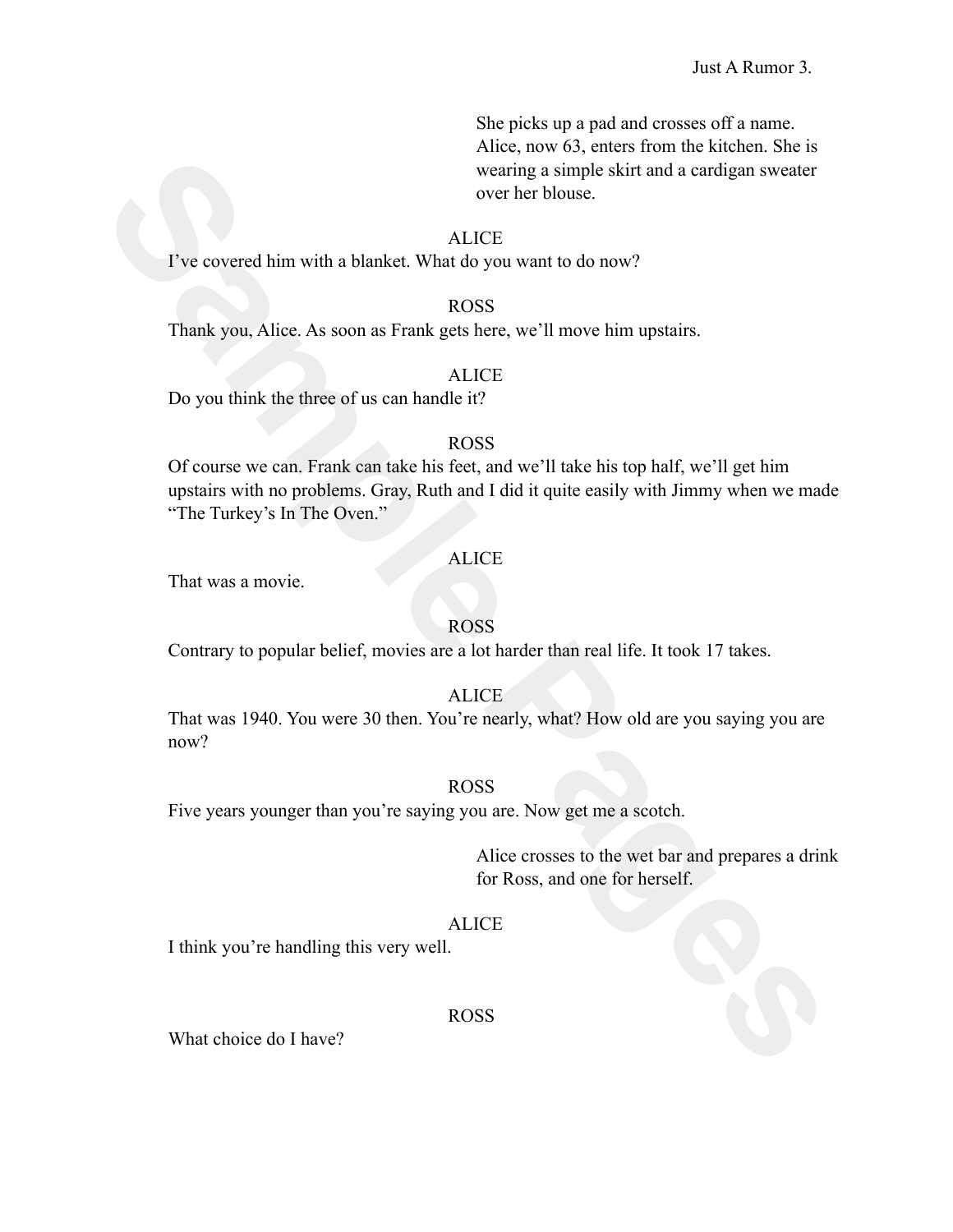# ALICE

(She picks up Ross's pad.)

I could make some of these calls if you need me to.

ROSS Thank you, Alice, but I need something to take my mind off how painful this is.

ALICE He was difficult, but I did love him. I'm going to miss the old bugger.

### ROSS

I need some ice.

**ALICE** I'll get you some. And I'll make some sandwiches.

### ROSS

I'm not hungry.

ALICE But I am and you will be. And so will Frank.

ROSS

Isn't he on one of his diets?

## ALICE

Exactly.

(She starts to exit to the kitchen, and turns back.)

Chicken, or ham?

## ROSS

I don't care. I'm not hungry.

## ALICE

I'll make ham. I'm sure Frank's had plenty of chicken already tonight.

**Sample 11**<br> **Sample Pages**<br> **Sample Pages**<br> **Sample Pages**<br> **Sample Pages**<br> **Sample Pages**<br> **Sample Pages**<br> **Sample Pages**<br> **Sample Pages**<br> **Sample Pages**<br> **Sample Pages**<br> **Sample Pages**<br> **Sample Pages**<br> **Sample Pages**<br> Alice exits as Ross starts to make another call. Lights shift to as Frank Bonnar, 80 (60 in the main body of the play), debonair director from Hollywood's golden years, rides in on another palette. It is 1988. He is lounging under an umbrella by his pool, watching a young hunk, offstage, frolicking in the water.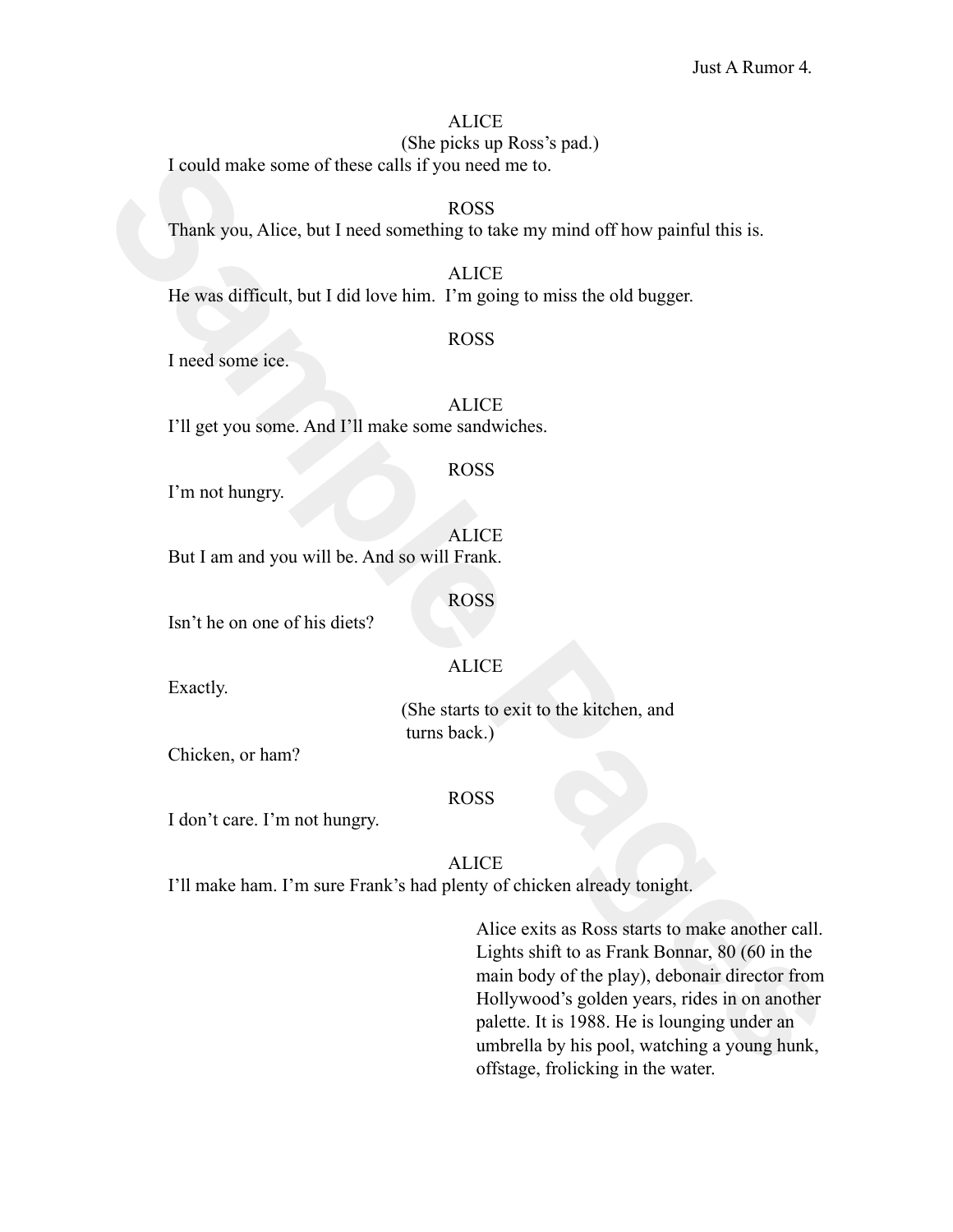He is dressed in a pastel colored polo shirt, loose linen pants, and loafers without socks.

## FRANK

**EVANGE THE SET AND SET UP: FRANGE SET AND SET AND SET AND SET AND SET AND SET AND SET AND SET AND SET AND SET AND SET AND SET AND SET AND SET AND SET AND SET AND SET AND SET AND SET AND SET AND SET AND SET AND SET AND S** I was the first one she called. I was the closest. It was a call I was expecting, but it's always a shock just the same. The coroner's report said he died on Monday, September 16, 1968, but in fact it was the early hours of Sunday morning the 15th. I was relieved that I didn't get that call while we were shooting. The studio wouldn't insure Gray, you know, his health was so precarious, but I wouldn't do the picture without Gray Harris and Ross Buchanan. So Ross and I vouched for him, professionally and financially. We all knew it would be their last film together. If it wasn't for Ross, I don't think he would have made it through the picture. She helped him with his lines, got him to the set on time, and was even there for him off camera when she wasn't scheduled to shoot that day. He knew he was running out of time. He did most of his scenes in one take; I hardly gave him any direction at all. When we finished principal photography, he hugged me and thanked me. It was the last time I saw him on the set. When I got to the cottage, Ross was sitting in Gray's chair, devastated. She looked so small and vulnerable — not "Ross the Boss," as we so "lovingly" called her.

Cross fade to Ross, smoking, on the phone.

## ROSS

… I'm doing fine. I've had so many calls to make that I can't think about anything else right now, which is just as well. I'm so sorry for you, you must feel awful… Yes, it is the end of an era, I'm just not sure which one: his, mine or yours… You were more than an agent, Sam, you were a good friend to him as well… Yes, you're right, we were all good friends… No, no Sam, you don't have to come, Alice is here already, and Frank should be here any minute… Well, it is the weekend, and you know what that means at Frank's house... Apparently so, age hasn't affected that part of his career...

> Frank enters in a dressing gown, pajamas, and slippers. Ross motions him into the room and continues talking.

### ROSS (CONT'D)

…No, not yet… I know I have to call her – call Lesley; it's the next call I'm going to make… I think awkward is an understatement, but it has to be done… I must go, Sam, Frank just got here... Yes, but it's a shock just the same... Well, we're all going to miss him... Yes, life. And death... Goodbye.

> She hangs up the phone. She and Frank look at each other for a moment.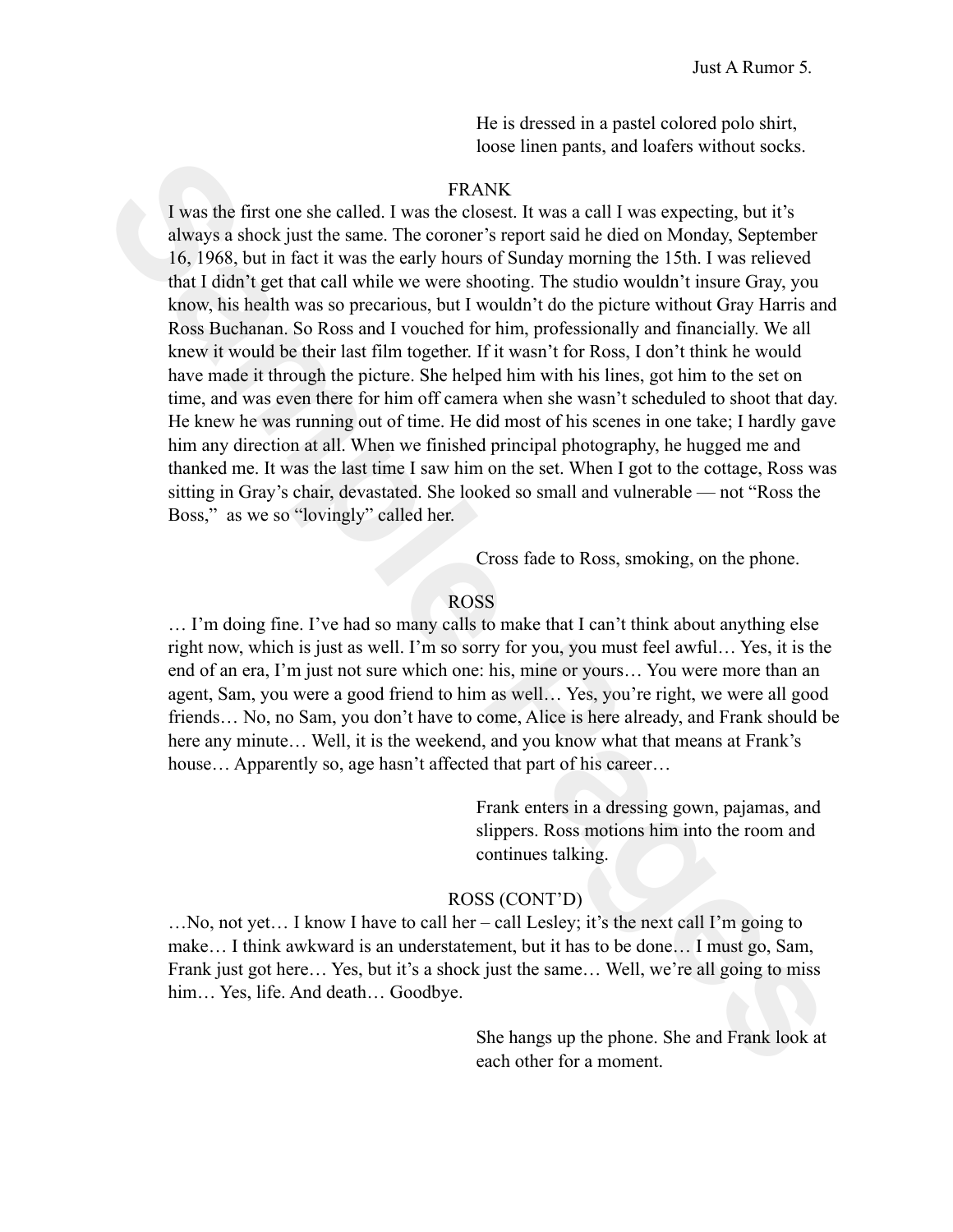### Just A Rumor 6.

| THIS SUCKS, GOVSH VII.                                                           |                                                        |  |
|----------------------------------------------------------------------------------|--------------------------------------------------------|--|
| You bet.                                                                         | <b>ROSS</b>                                            |  |
| I'm so sorry, Ross.                                                              | <b>FRANK</b>                                           |  |
| You must feel awful, you were such good friends.                                 | <b>ROSS</b>                                            |  |
| Good friends.                                                                    | <b>FRANK</b>                                           |  |
| Good friends.                                                                    | <b>ROSS</b>                                            |  |
| Is Alice here?                                                                   | <b>FRANK</b>                                           |  |
| <b>ROSS</b><br>She's in the kitchen. She's making sandwiches. I told her not to. |                                                        |  |
| Why?                                                                             | <b>FRANK</b>                                           |  |
| Because you're on a diet and I'm not hungry.                                     | <b>ROSS</b>                                            |  |
| But you will be.                                                                 | <b>FRANK</b>                                           |  |
| There's also a dead body in the kitchen.                                         | <b>ROSS</b>                                            |  |
| That's a terrible way to talk about Alice.                                       | <b>FRANK</b>                                           |  |
|                                                                                  | They both laugh. Alice enters with a carving<br>knife. |  |
|                                                                                  |                                                        |  |

FRANK

## FRANK

This sucks, doesn't it?

# FRANK

ALICE I heard that. Now get in here and start slicing the ham.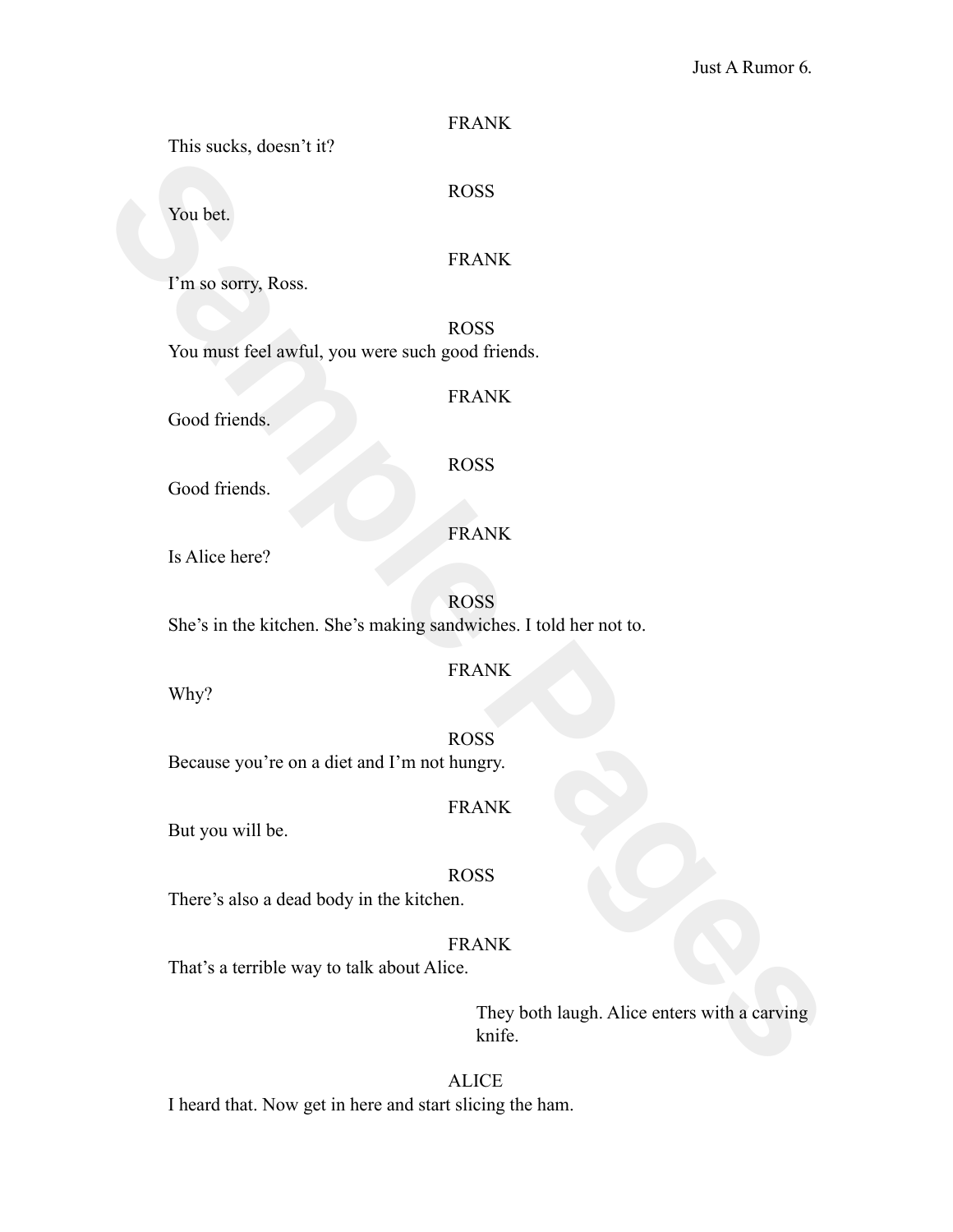That's a terrible way to talk about Gray.

## ALICE

That's not funny.

There's an awkward silence, and then all three start laughing. They recover, make an attempt at being serious, and then start laughing again.

## FRANK

We are awful.

ROSS

ALICE

No, we're not.

Yes, we are.

ROSS

Finar's a terrible way to talk about Gray.<br>
That's not funny.<br> **Sample Pages**<br> **Sample Pages**<br> **Sample Pages Alling Sample Pages is an awkward silence, and then all three star shares and then all three star shares in a ser** No, we're not. Gray would be the first one to see the funny side of all this. It's good to laugh with good friends. And Gray was my best friend. Now, I don't know about you but I'm starving. Where are those sandwiches?

ALICE

I told you you'd be peckish. You finish your calls; Frank, come and help me in the kitchen.

# FRANK

(Saluting her.)

Yes, sir.

Alice and Frank exit into the kitchen. Ross calls after them.

# ROSS

And I'll have the potato salad and some cheese. Oh – don't forget the cookies and the bundt!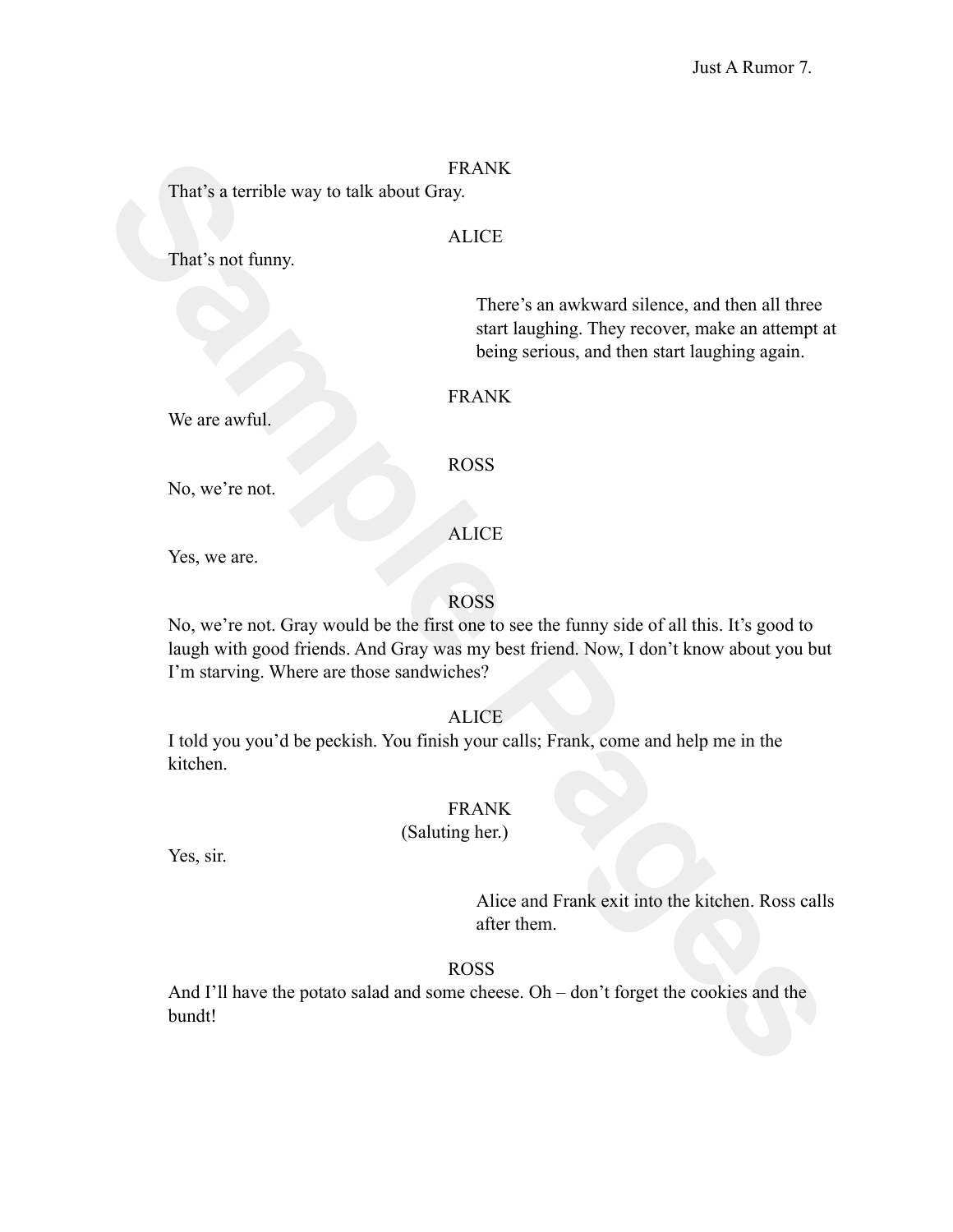(Re-entering.)

**Samtett if you keeping enting like this you'fl grow as fat as Mammy, and then I'll<br>divorce you."<br>
"As god is my witness" I should have played that part!<br>
But Clark Gable looked better in pants.<br>
H.C.C.<br>
But Clark Gable lo** "Scarlett, if you keeping eating like this you'll grow as fat as Mammy, and then I'll divorce you."

# ROSS

"As god is my witness" I should have played that part!

## FRANK

But Clark Gable looked better in pants.

## **ALICE**

(Re-entering.)

And you wanted to get in them.

ROSS You weren't missing much. He was a lousy lay.

Frank and Alice both give Ross a look.

ROSS (CONT'D)

So I've heard.

FRANK Not after he took his teeth out. ... So I've heard.

Frankly my dear, I don't give a damn.

ROSS I'm famished. Will you two get a move on?

After you, Mammy.

ALICE

FRANK

ALICE

After you, Prissy.

Alice pushes Frank into the kitchen and follows him as Ross calls after them.

ROSS

Where's that ice?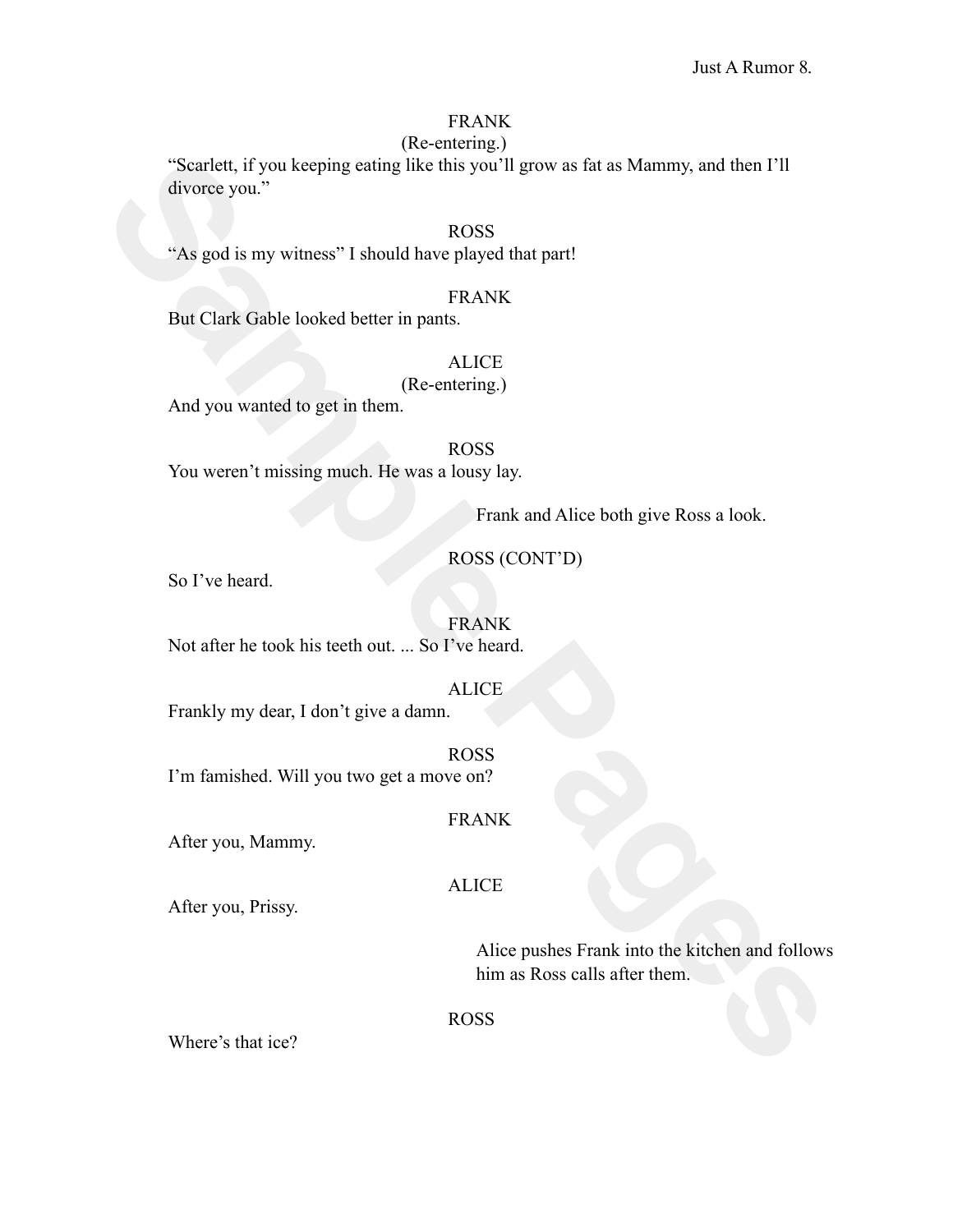She gets up and goes to the phone. The lights fade to a tight spot on her as she picks up the receiver. She ponders a moment, and then quickly puts it back.

### ROSS (CONT'D)

**Sample The Mage State State State State State State State State State State State State State State State State State State State State State State State State State State State State State State State State State State S** I'm not going to make that call. Why should I? I don't have to explain anything. Not to her, anyway. She said it was just some gossip she'd heard. And now the whole town's talking. I'm fed up with this small town mentality. Nobody's seen anything. It's just silly people with nothing better to do than spread silly rumors. All in the name of religion and morality. What's immoral about loving someone? What's immoral about sharing their life, being there for them, and them being there for you? What's immoral about waking up next to the person you love and looking forward to spending another day with them? Having breakfast together, talking about all the little things that don't mean a thing but mean so much. Those little looks you swap as you pass on the stairs, in the hallway, in the bathroom or in the kitchen. What's immoral about the most important person in your life falling asleep in your arms? If that's immoral, then okay, I'm immoral. We're all immoral. We're all irreligious. I believe that when two people are in love, God is with them. God is happy. God blesses that love. Yes, that's what I believe. And you better believe it too, Mrs! Okay, I'm ready to make that call.

She starts to pick up the phone.

#### FRANK (O.S.)

And cut!

The lights change. We are now on the set of "Love Without Approval." Frank enters, dressed in regular clothes.

## FRANK (CONT'D)

Ross, dear, that was lovely. Just lovely.

### ROSS

Just lovely? I know what "just lovely" means from you, Frank. I noticed Agnes Moorehead didn't get a "just lovely" from you yesterday.

#### FRANK

Look, Ross. Mary's talking out loud to convince herself. And she does. She's about to call Mrs. Brewton, the town gossip…

### ROSS

Yes, I realize that, Frank, but I'm finding it terribly hard to do it without sounding selfrighteous and pompous.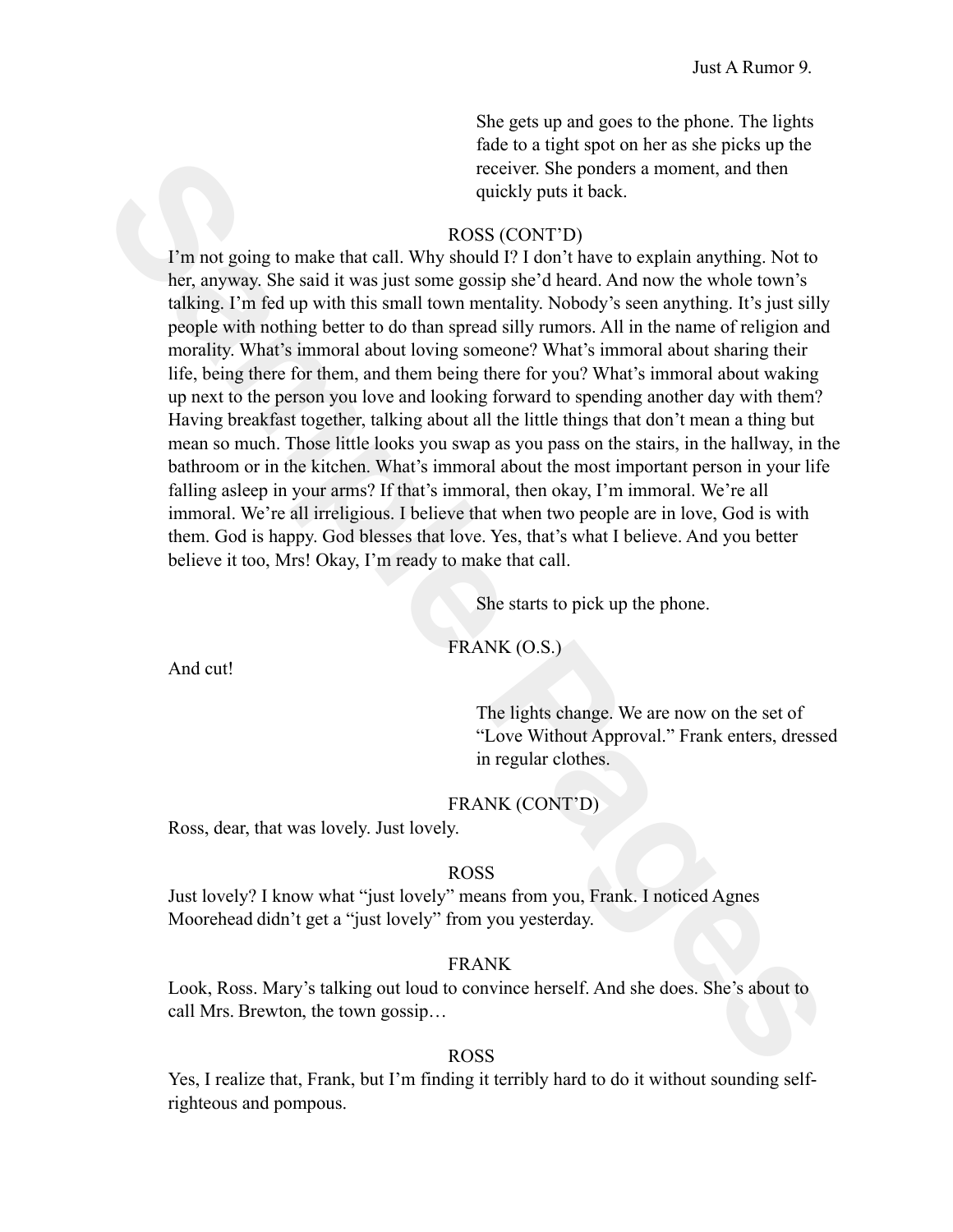Yes, I realize that. But don't you think Mary has a right to be self-righteous and pompous here?

## ROSS

Mary has a right to defend her son, but I'm not sure she'd go about it this way in a small town like South Bend, Indiana.

### FRANK

When Sumner came to me with this script, he told me he based the character of Mary on you and the stories you've told about those crazy parents of yours shaking up Waterbury, that small town you grew up in.

### ROSS

They weren't crazy, Frank. They were free thinkers. And that was 1920, not 1968. They were ahead of their time.

## FRANK

Extract that a starting that the scale of the starting that the starting that the starting theorem is the starting of the starting term of the scale of the starting term of the starting term of the scale of the starting te So is this movie. We're dealing with a subject matter that a lot of people consider taboo. That's why I said I would only make this movie with you and Gray. If I may stand on my soapbox for one moment, it's the self-righteous and pompous who need to see "Love Without Approval." The free thinkers aren't staying home on Saturday night watching "My Three Sons."

## ROSS

At least "My Three Sons" is a good title. It gives you a hint of what to expect.

## FRANK

And you don't think "Love Without Approval" does?

### ROSS

You know I don't. I've told Sumner it's got to be changed. Especially if you want to get those self-righteous, pompous asses in those seats.

### FRANK

Right now I'm more concerned about getting a certain self-righteous, pompous actress back on the set.

### ROSS

That's a terrible way to talk about Agnes Moorehead.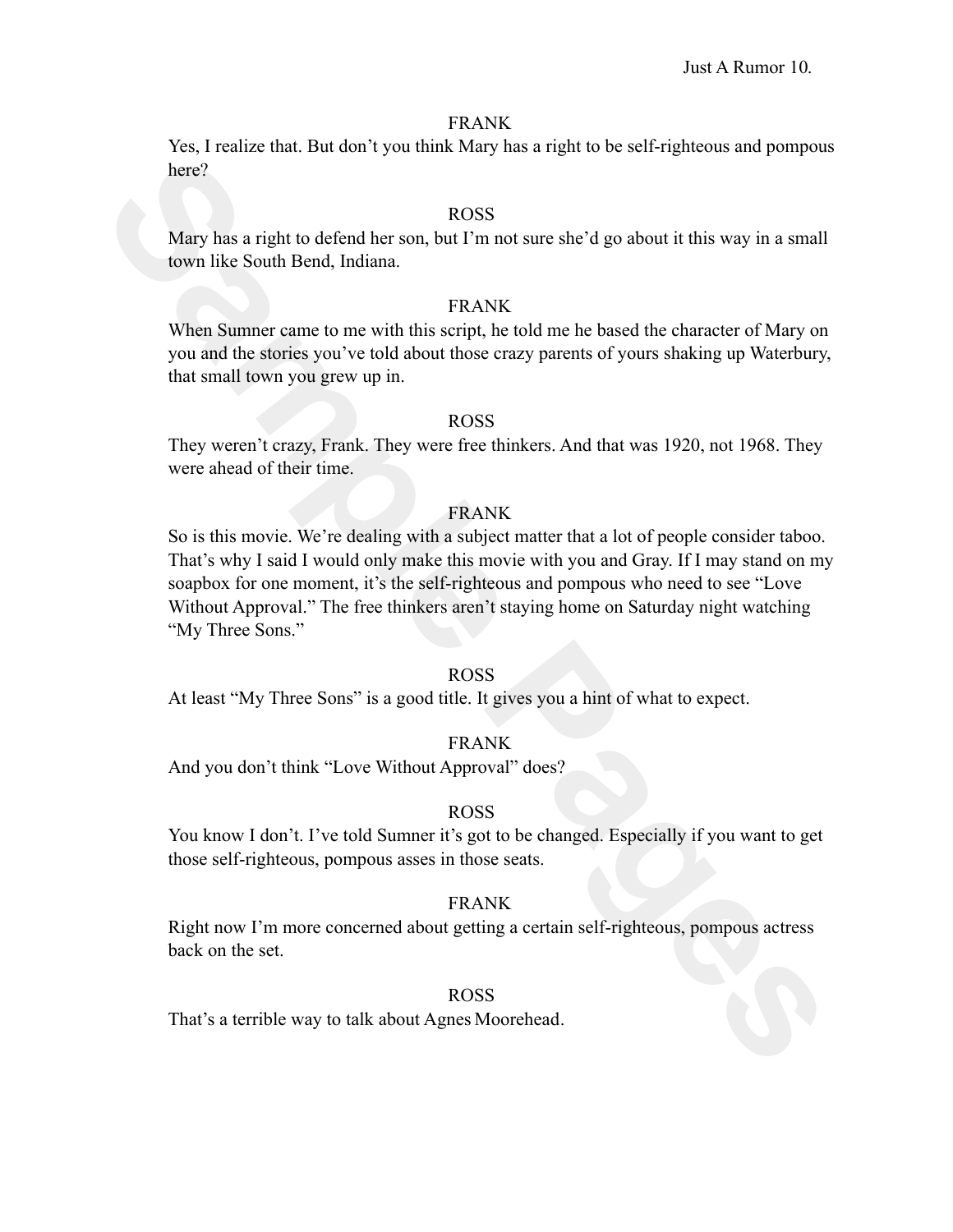Miss Moorehead, I'll have you know, is making something very special out of Mrs. Brewton.

### ROSS

Dear Agnes. Bewitched, Bothered and Be-type cast!!

### FRANK

Typecast or not, she's doing it with grace and charm, very few lines and no complaints. Now let's try this scene again.

#### ROSS

I don't see the point. I'm still not sure how to play it. And unless you can come up with one of your brilliant directorial insights, it'll be exactly the way I did it before.

### FRANK

And that's exactly how I want you to do it, only this time do it as if you were talking about someone close to you in your real life, not your son Steven in the movie. Do it as if you were talking about Gray.

He walks away.

## ROSS

Oh. That's brilliant.

The lights shift again as Alice reenters pushing a tea trolley laden with an ice bucket, a plate of sandwiches, plates, cups, a pot of tea, and Ross's scotch.

## ALICE

Browton.<br> **Sample Pages**<br> **Sample Pages**<br> **Sample Pages**<br> **Sample Pages**<br> **Sample Pages**<br> **Sample Pages**<br> **Sample Pages**<br> **Sample Pages**<br> **Sample Pages**<br> **Sample Pages**<br> **Sample Pages**<br> **Sample Pages**<br> **Sample Pages**<br> **Sam** Well thank you, but I've only made some sandwiches. Brilliant's a bit over the top, don't you think? It's not like I made you my Yorkshire pudding. Now my Yorkshire pudding – that is brilliant. I made some coffee. I thought I'd make a pot of tea as well, since there was water on the boil. Would you like a cup? There's the bundt, and some cookies, too.

#### ROSS

(Holding up her glass of scotch.)

Where's the ice?

Alice picks up the ice bucket and puts ice cubes into Ross's drink. She leaves the bucket on the wet bar as Ross takes a swig from her glass.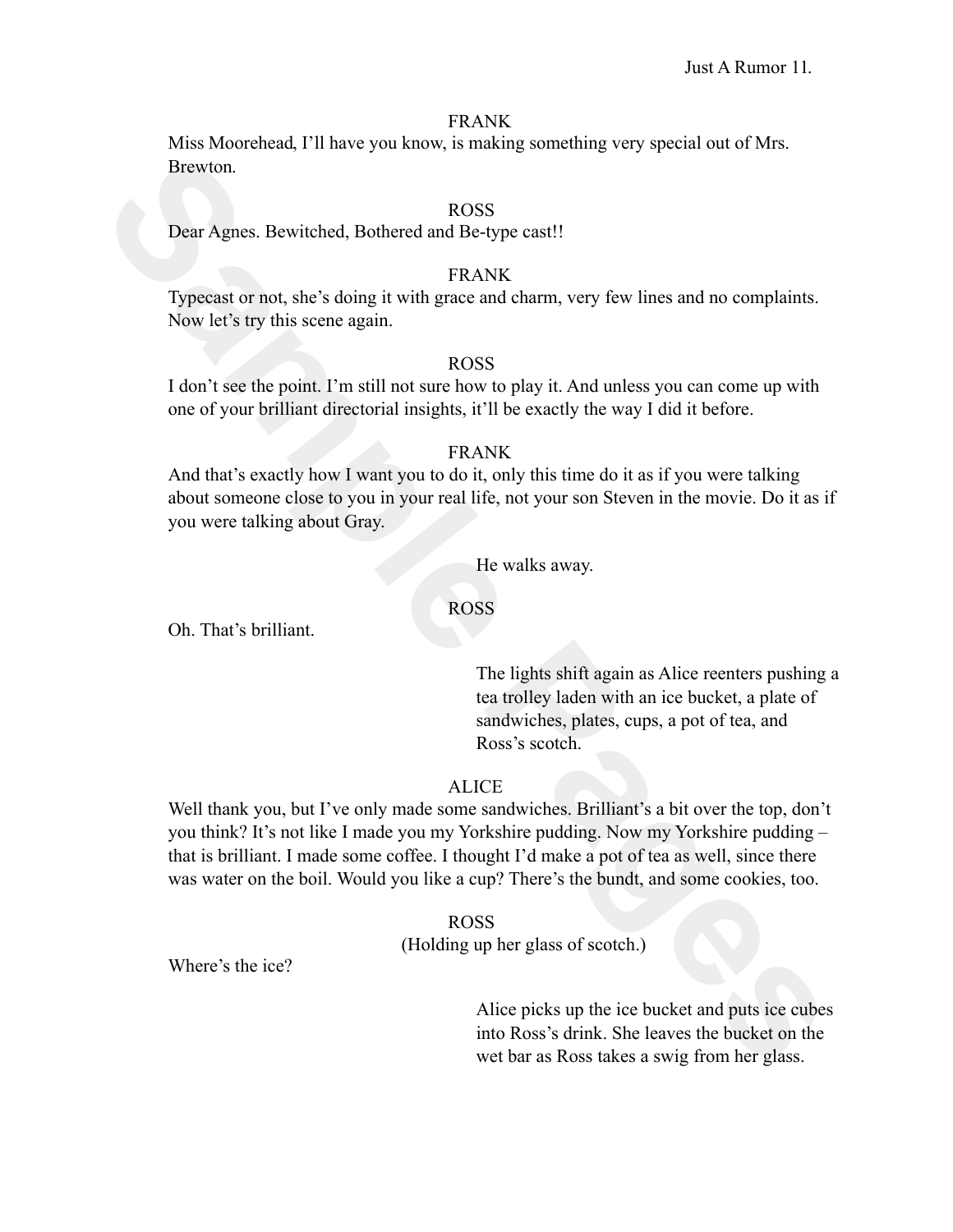## ALICE

(Offering Ross the plate of sandwiches.)

I think you should have one of these first. I don't want to be carting two bodies upstairs.

Think you should have one of these first. I don't want to be earting two bodies upstairs.<br>
Thank you, Alice, for your enneern Transvary touched<br>
(She takes another swig of secotch, and<br>
What's happenel to Frank?<br> **Sample P** ROSS Thank you, Alice, for your concern. I'm very touched. (She takes another swig of scotch, and then takes a sandwich.)

What's happened to Frank?

### ALICE

He said he wanted to have a moment alone with Gray, to pay his respects.

Frank enters, wolfing down a sandwich.

FRANK

Good God, that's the most hideous thing I've ever seen.

## ROSS

That's what dead bodies look like, Frank.

## ALICE

You forget you're used to dead bodies, Ross. That crazy father of yours has a lot to answer for.

# FRANK

I'm referring to that blanket you've thrown over him. Promise me that if I drop dead, you won't cover me with anything that's plaid.

## ALICE

I'm sorry Frank. I didn't mean to offend your highly developed sense of style. Next time someone drops dead in the kitchen, I'll make sure I have a Liberty print on hand.

## ROSS

We thought it would be better to cover Gray until we moved him.

## ALICE

Frank says we'll never be able to move him. He's too heavy. And he knows all about picking up heavy men.

## FRANK

More than you do, anyway.

## ALICE

I am not a lesbian!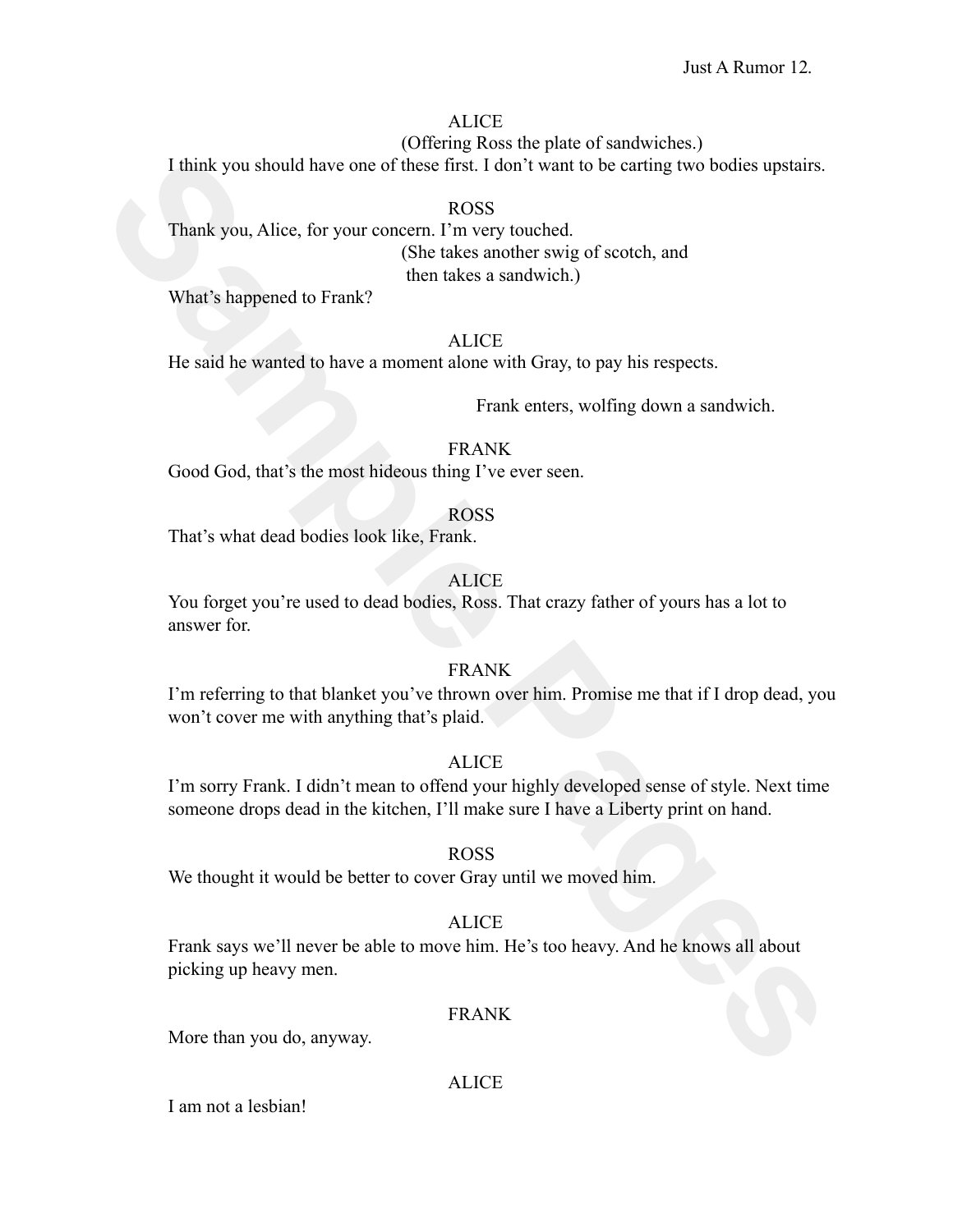#### ROSS

Stop it, you two. C'mon, I want to get Gray upstairs sooner rather than later. With the three of us it'll be easy.

## FRANK

FRANK<br>
Are you out of your fucking mind? It's going to take a lot more than two alteb-kakas and<br>
a movie star to lift him.<br> **SAMPLE PASES**<br> **Sample PASES**<br>
Sample Pages and a movie legend to lift him.<br> **SAMPLE PASES**<br>
Samp Are you out of your fucking mind? It's going to take a lot more than two alteh-kakas and a movie star to lift him.

#### ROSS

Language!

### FRANK

Sorry, two homosexuals and a movie legend to lift him.

#### ALICE

I am NOT a lesbian!

## ROSS

Of course you're not, dear. Now let's move him. The longer we leave him, the harder it'll be.

### FRANK

That's not been my experience.

#### ROSS

That was a cheap, unnecessary joke.

#### ALICE

Did you see his last movie?

#### ROSS

We've got to get Gray upstairs!

FRANK

Are you sure we should move him? Aren't we supposed to leave him until the coroner comes?

### ALICE

You did call the coroner?

## ROSS

I left that to Bill at MGM. I called him before I called you two. Now let's get him out of the kitchen and into the bedroom.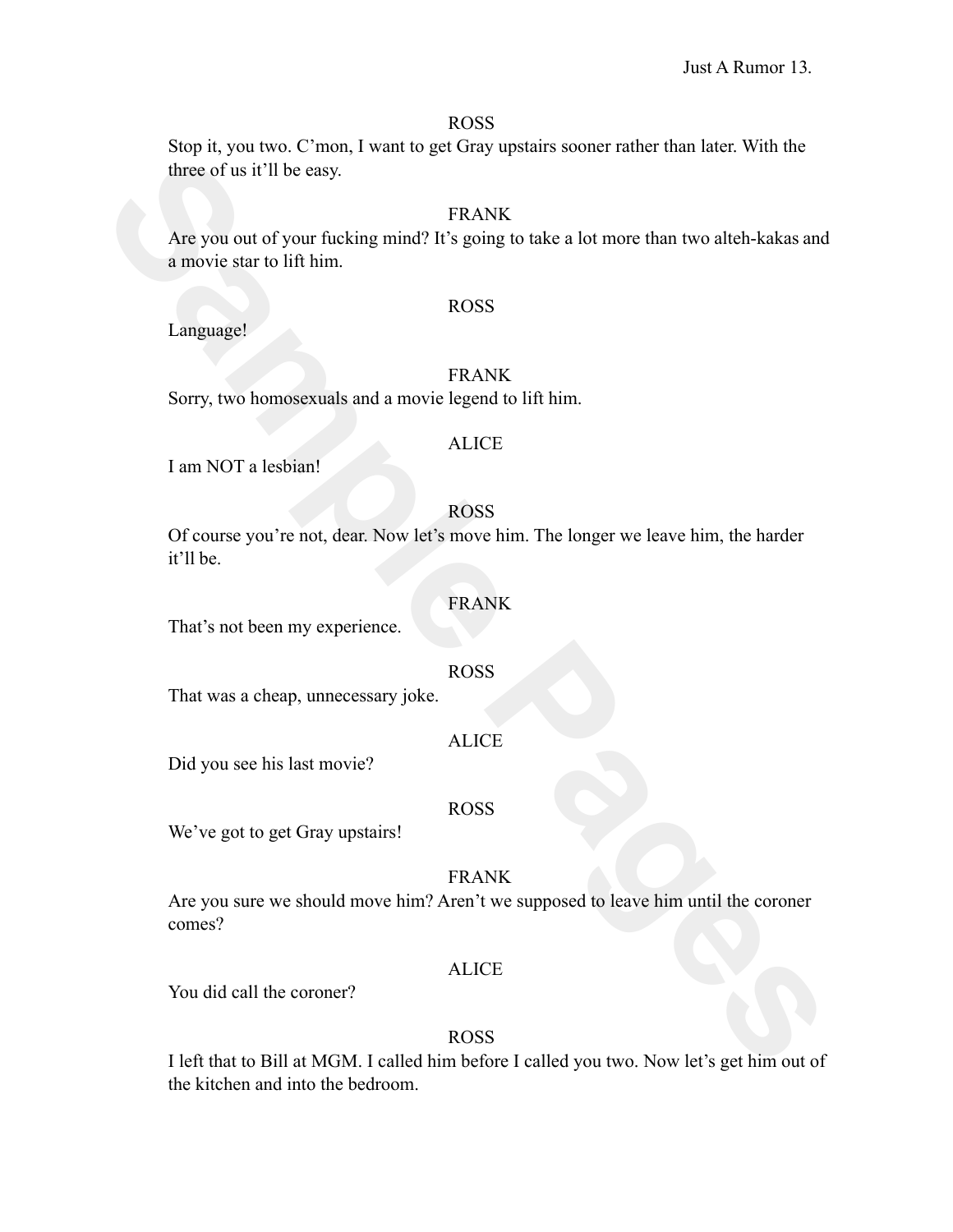She goes into the kitchen making a grand, movie star exit.

### **ALICE**

I thought she called me first.

## FRANK

I thought she called me first.

### ALICE

Bugger you. Why would she call you first?

# ROSS (O.S.)

I called a lot of people first. Now will you get in here!

They give each other a knowing look and exit into the kitchen.

## ROSS (O.S.)

Now Frank, you take his legs and we'll grab under his arms.

(We hear huffs, puffs, and sighs of

### frustration.)

Oh come on Frank, put a bit more muscle into it.

(Sound of a body being dropped.)

**Sample All the called me first.**<br> **SAMPLE ALLOCE TRANCE THEAD ALLOCE PROPERTION** SURFAMPLE PROPERTIES THEAD ALLOCE PROPERTIES THE CHANGE THE TRANCE THE TRANCE THE TRANCE THE TRANCE THE TRANCE THE TRANCE THE TRANCE THE TRA This isn't working. All right Frank, as you can't seem to manage his lower half, you lift him under his arms, and we'll take his legs.

Some more sounds of struggling, and then another thud.

## FRANK (O.S.)

I told you that the three of us would not be able to lift him.

### ROSS (O.S.)

It's you Frank! You're not pulling your weight.

## ALICE (O.S.)

We need someone with a bit more brawn.

There is a third thud, and then Frank flounces in from the kitchen.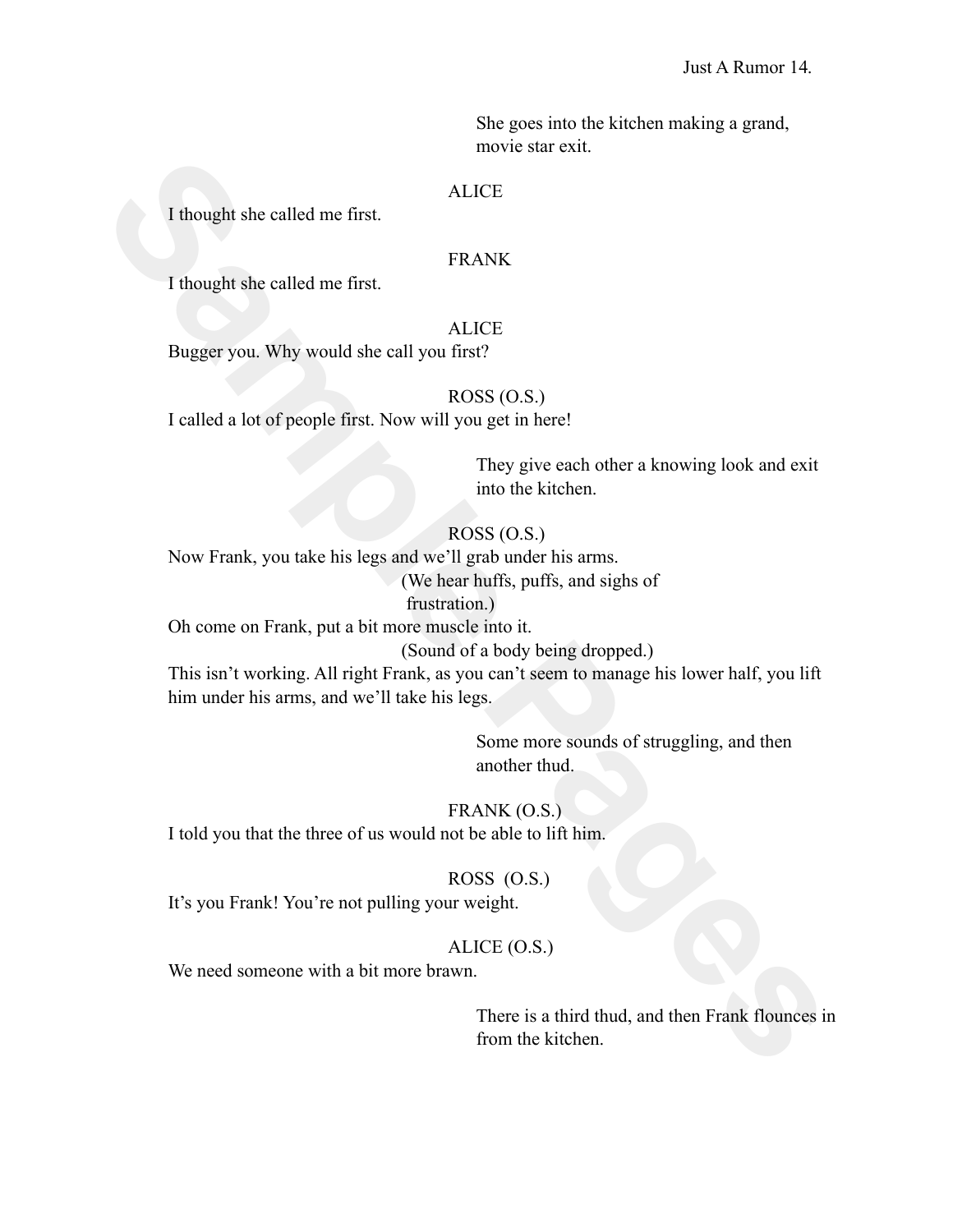That's it! I'm a movie director, not a grip!

(He heads straight for the sandwiches and

starts eating another one.)

If you need a shlepper, then call central casting. Why do we have to move him anyway?

### ALICE

### (Following Frank into the living room.)

(He books straigth for the sandwichts and<br> **Sample Pages** and the straight and entand easing another one)<br> **SAMPLE CONDEND**<br>
(Following Frank into the living room)<br> **SAMPLE PAGES**<br>
(Following Frank into the living room)<br> I thought it would be quite obvious to you Frank, with your impeccable sense of style – Gray clashes with the floor tiles!

## ROSS

## (Standing in the doorway.)

For God's sake, will you two stop it? Bill thought it would be better to get him upstairs before the coroner gets here.

#### FRANK

Fuck Bill. He doesn't have to lift him.

## ROSS

Language!

(She goes back into the kitchen and

continues talking.)

I don't know why it's so hard to move him. It was so easy when we made "The Turkey's in the Oven."

### ALICE

Jimmy was playing dead. Gray is dead.

### FRANK

Once a heavyweight, always a heavyweight. Well, I've had it. I give up. You want someone with brawn? Wait till his fucking wife gets here.

## ROSS

Shit!

(She bursts through the kitchen door and races towards the phone.) Shit, shit, shit, shit, shit! I forgot to call his goddamn wife.

### FRANK

Language.

### BLACKOUT.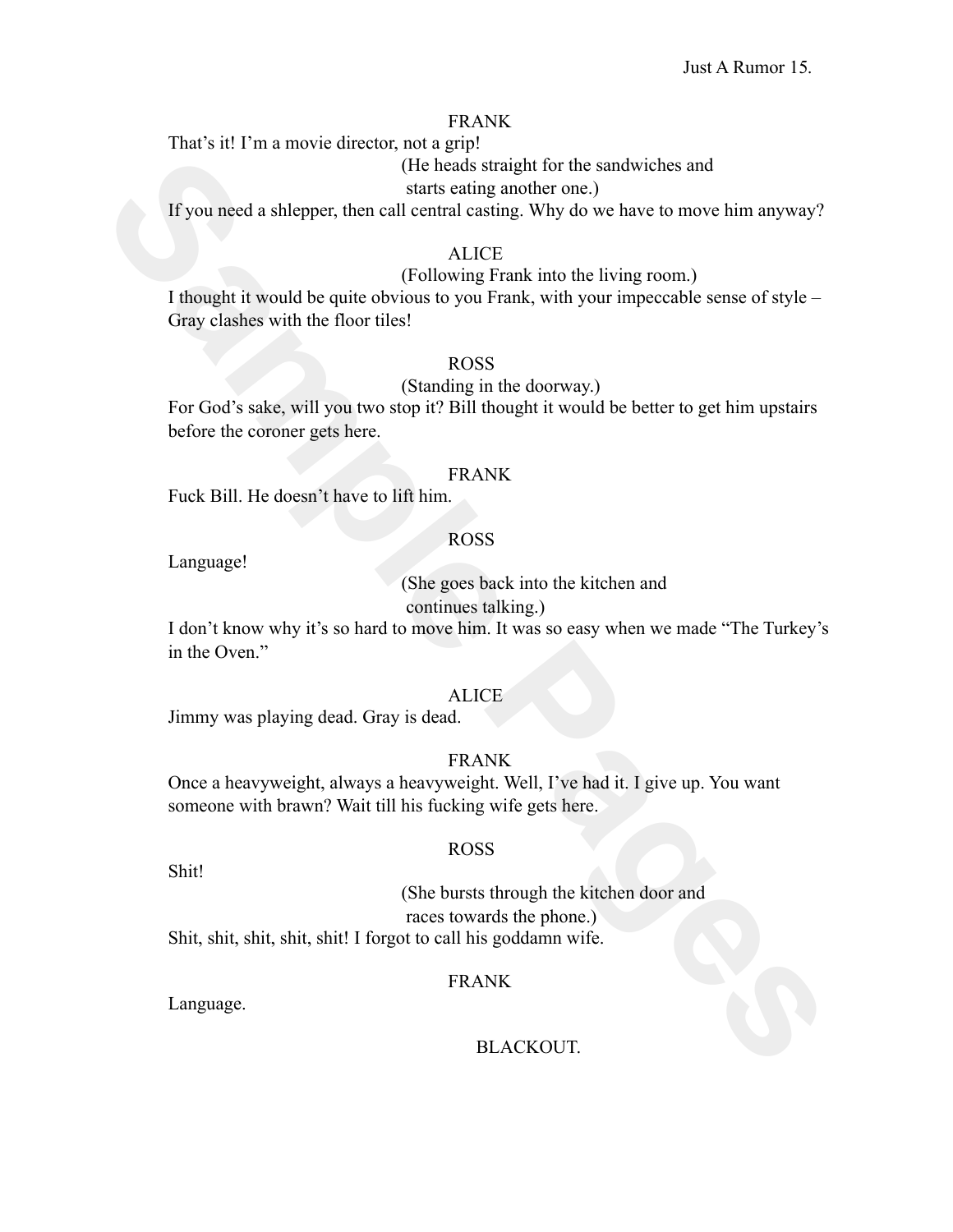### SCENE TWO

Lights up on Lesley Harding Harris, Gray's widow. She is 78, attractive but not a beauty, well dressed. She is sitting in Gray's chair, which was given to her sometime after Gray's death. It is 1988.

### LESLEY

**Sample The Sample Sample (Sample Harmon Less) Harmon Light supportions (Sample The Sample Weild measure of the sample pages) with the sample pages of the sample of the sample of the sample of the sample of the sample of t** I was the first one she called. Well, I was his wife, mother of his children. I knew why she was calling, because after all, why else would Rosalynne Buchanan be calling Mrs. Lesley Harris at four in the morning? I was prepared; I knew he was very ill. The conversation was brief; I thanked her and said I would be there within the hour. Although we lived quite near, I had many calls to make: our children, family and friends; and besides, I wanted time to get ready. I needed to make the right impression. I'd never met her, you see. I'd seen her movies, and the movies that she made with Gray. The only time I'd ever seen her in person was when she was first starting out on Broadway years ago in Mother Of The Year. Terrible play, but you could see early signs of the great actress she was going to become.

Cross fade to the living room. The kitchen door opens. Ross holds the door open and with a grand, sweeping gesture indicates for Alice and Frank to pass through.

### ROSS

And ACTION!

## FRANK (O.S.)

This is the most fucking ridiculous thing I have ever had to do in my whole fucking life!

Alice appears butt first through the open door pulling Gray's still blanketed feet. She has removed her cardigan. They have somehow managed to get Gray's body onto the tea trolley. Frank appears at the other end, holding onto Gray's torso. Throughout the continuation of this speech they "wheel" Gray's body across the room to the stairs, Ross moving furniture out of the way as they do.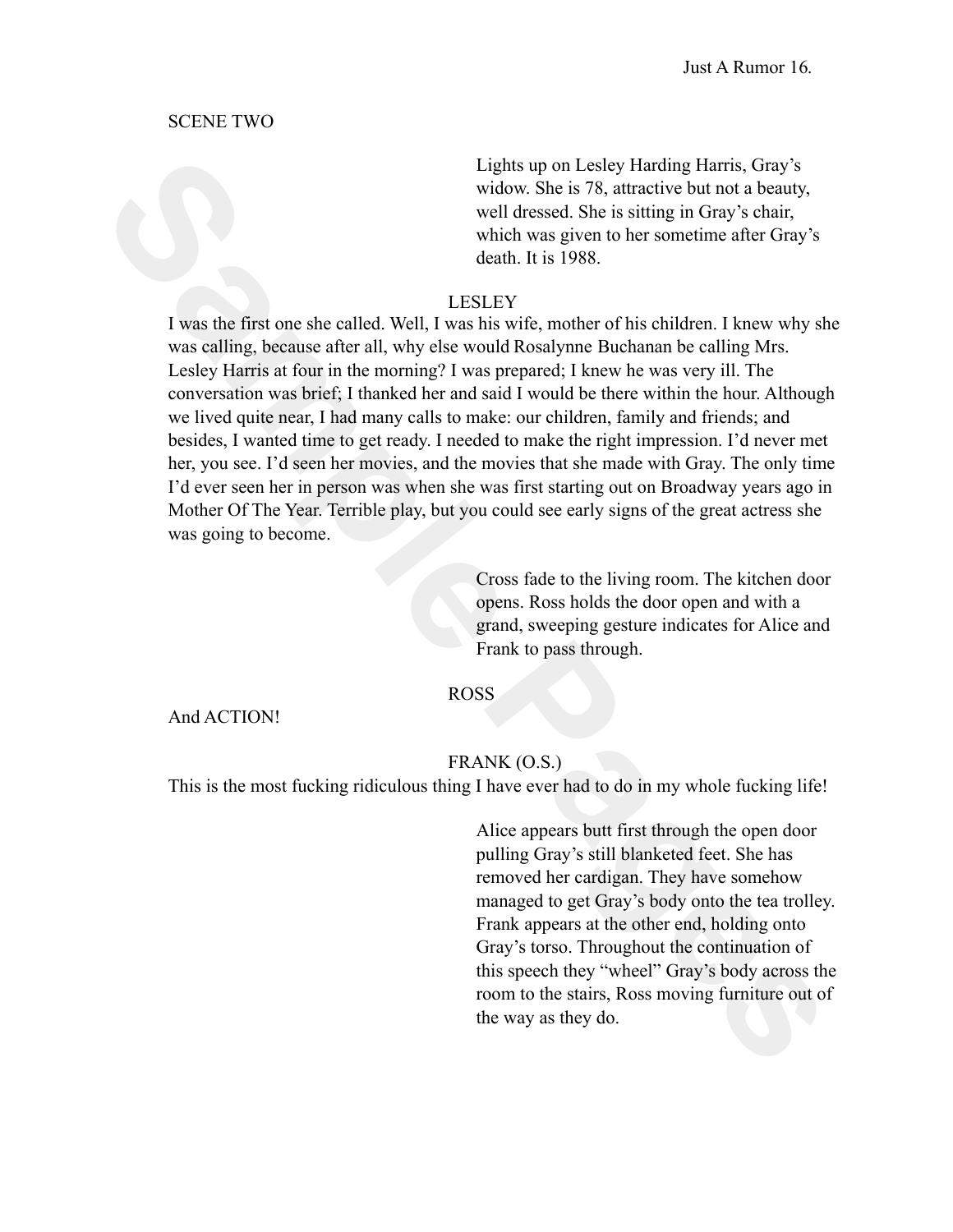## FRANK (CONT'D)

ator, who dronpod dead on the funching kincknon floor, on a funching oid tea rotaly, wurped in a funcking oid to the compart wurped action of the soften in the soften in the soften in the soften in the soften in the soften Look at this – I'm a fucking Oscar winning director wheeling a fucking Oscar winning actor, who dropped dead on the fucking kitchen floor, on a fucking old tea trolley, wrapped in a fucking awful plaid blanket, being fucking "directed" by a fucking Oscar winning actress, who wouldn't have gotten that fucking Oscar if it hadn't been for my fucking brilliant direction, thank you very much, and all because some fucking publicity head at fucking MGM, who still owes me for saving his fucking ass on that fucking Ida Lupino fiasco, I'll have you know, wants to cover up a fucking twenty-five year affair that everybody fucking knows about anyway, by making his fucking wife, who wouldn't fucking divorce him, believe that he'd fucking died in his fucking bed. Alone.

### ALICE

Are you quite finished, Frank?

### FRANK

No, I'm fucking not!

(Continuing his rant.)

And that fucking wife of his is about to descend on us in fifteen fucking minutes and we still have to get him up the fucking stairs, down a fucking hallway and into his fucking bedroom! And it's four o' fucking clock in the fucking morning! And I should be at home, fucking!

And they have reached the stairs.

### ROSS

There, I told you it would work. I don't see why you need to get so worked up, Frank, it's not like you had to get him across the living room all by yourself.

## ALICE

Yes, you did have some assistance. It's not easy holding someone's legs whilst pulling them backwards.

## FRANK

"Whilst" I could come up now with "a cheap, unnecessary joke," Little Miss Muffin here appears to have beaten me to it.

## ROSS

You were both marvelous. I couldn't have done it without you.

## FRANK

Yes. Well, now that you've got him here, how do you plan on getting him up the fucking stairs?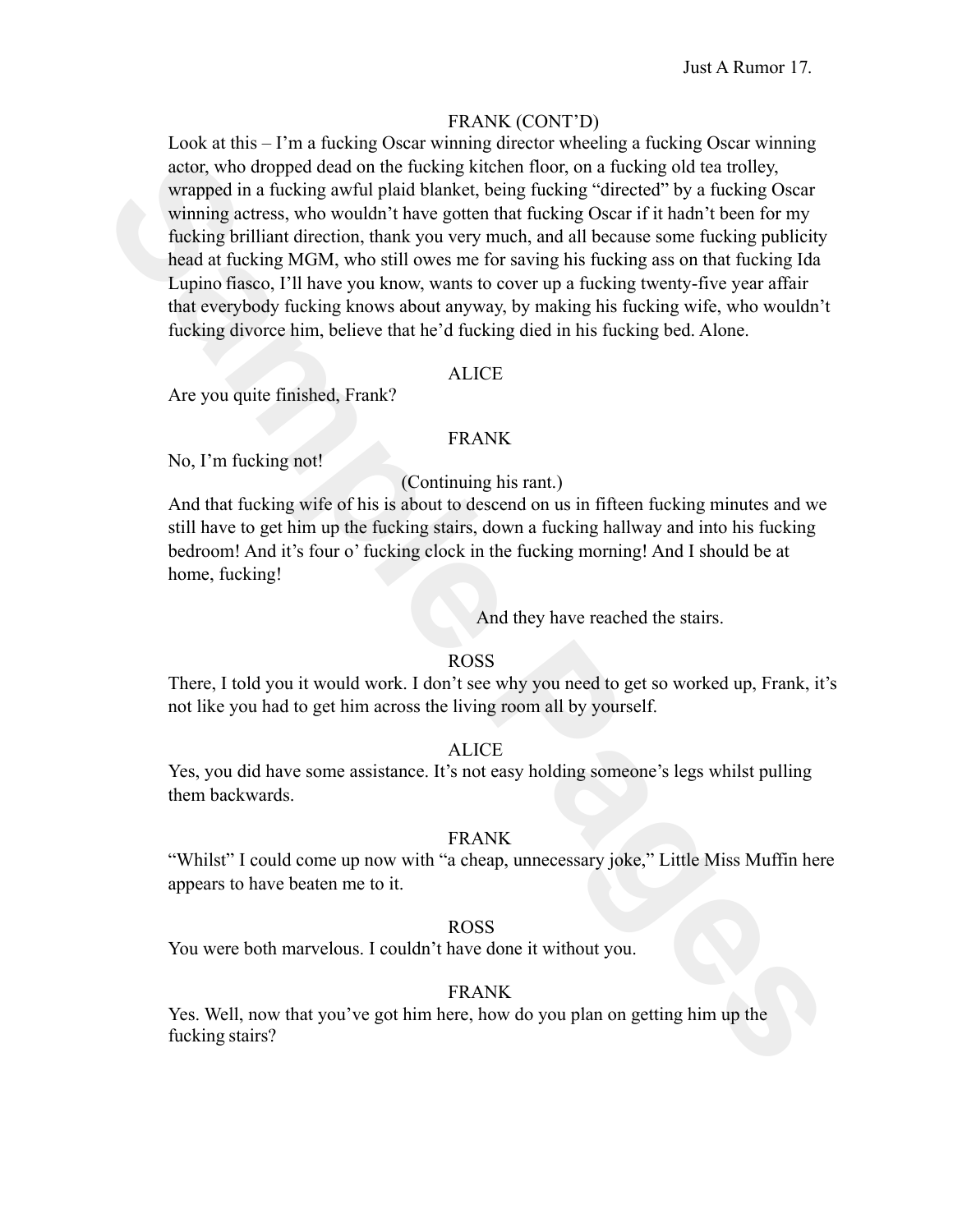#### ALICE

Frank, can't you think of another expletive? You of all people should know that less is more.

## FRANK

Oh, don't you fucking start!

# ROSS

I've got it! I'm going to get some string and tie up this end of the blanket, like a bratwurst. Then with Gray secure inside, you and Alice hold the other end of the blanket while I pull the trolley out from underneath his body.

(She snaps her fingers.)

That way we'll have him on the first landing just like that. It's brilliant.

#### ALICE

There's some string in the kitchen.

Ross exits into the kitchen to get the string.

# FRANK

(Calling after Ross.) That's fine, but what about the next flight of stairs up to his bedroom? (To Alice.)

It must be ten steps.

## ALICE

Frank, you're being deliberately difficult.

## FRANK

more.<br> **Sample Pages 1998**<br> **Sample Payer of the state of the blanket**<br> **Sample Payer (i) Frog** page sure similar and the state of the blanket<br>
blankets. Then with Gray seene maids, you and Alise hold the other end of th I'm not being deliberately difficult, I'm being deliberately practical. It nearly killed the three of us getting him onto that fucking trolley, and we had to use the fucking ironing board to get him there. So how the hell are we going to get him up a fucking flight of stairs? Can't we just put his holiness in his chair over there?

### ALICE

Frank, don't be ridiculous.

## FRANK

I'm not being ridiculous! If we prop him up, wrapped in the blanket with a slice of the bundt, a cup of coffee and his favorite book, it'll look like he just died in his chair.

#### ALICE

Frank, you aren't helping the situation.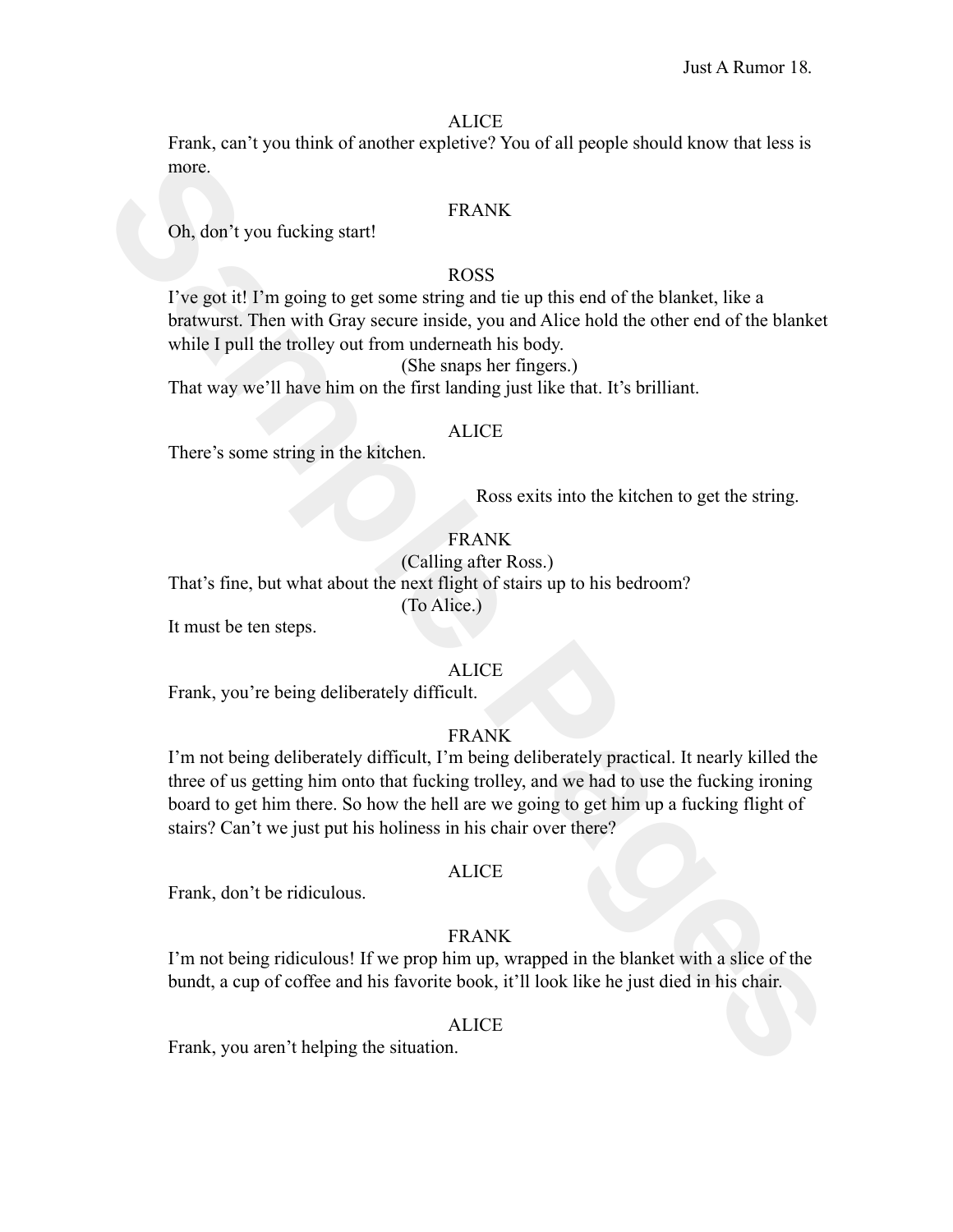I think it's a brilliant solution to this whole ridiculous farce.

## **ALICE**

You of all people should know that when Ross gets like this it's just better to shut up and follow fucking instructions!

## FRANK

#### (Gasping in mock horror.)

Uhhhhhhhhhhh! Ooooh, I'm telling Miss Buchanan you swore while she was out of the room!

## ALICE

You do, and I'll tell her that you slept with her first husband.

### FRANK

Everybody knows that!

# ALICE

But they don't know you were dressed as Norma Shearer at the time.

Ross enters with some string, some tape and a pair of scissors.

## ROSS

Here we are. I found this tape as well  $-1$  thought I could use it to put over both your mouths.

### FRANK

Just for the record, Ross, I'd like it noted that all three of us have used expletives to make a fucking point.

ATICE<br>
You of all people should know that when Ross gets like this it's just better to shut up and<br>
follow fucking instructions!<br>
FRANK<br>
Unhabhhhhhhh Oooch, I'm telling Miss Buchanan you swore while she was out of the<br>
TRA Gray's corpse emits a weird, whale like noise from one of his orifices – Director's choice. They all look at Gray with various looks of astonishment.

## FRANK (CON'TD)

I stand corrected – all four of us.

Cross fade back to Lesley.

### LESLEY

Thank God it wasn't me who discovered the body. I've never been good around death. I must say it was all very civil.